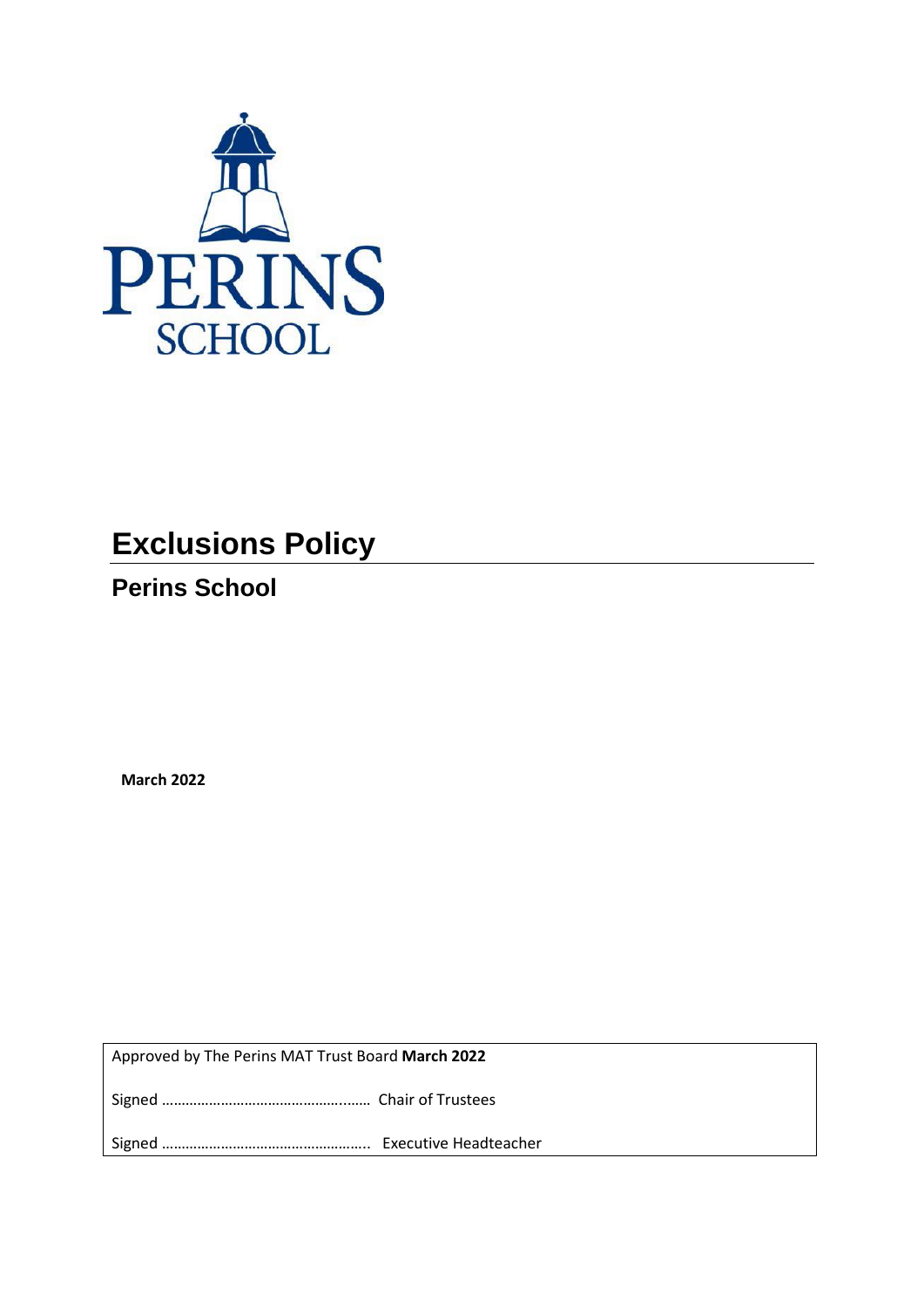# **Perins School Exclusion Policy**

# **1. RATIONALE**

This policy contains guidelines, which will be adapted as necessary, explaining the circumstances under which a student may be excluded on a fixed term or permanent basis from Perins School. The policy applies to all students at the school. The school views the exclusion of any student to be a serious matter. The school will act with fairness, being proportionate and with a view to the best interests of the student concerned, other students, members of staff and the school.

The school has clear systems in place (ref: Behaviour Policy) to respond to poor behaviour. Exclusion is the most serious sanction the school can apply.

#### **1.1 Legislation and Statutory Guidance**

This policy is based on statutory guidance from the Department for Education: [Exclusion from](https://www.gov.uk/government/publications/school-exclusion)  [maintained schools, academies and pupil referral units \(PRUs\) in England.](https://www.gov.uk/government/publications/school-exclusion)

It is based on the following legislation, which outline schools' powers to exclude pupils:

- Section 52 of the [Education Act 2002,](http://www.legislation.gov.uk/ukpga/2002/32/section/52) as amended by the [Education Act 2011](http://www.legislation.gov.uk/ukpga/2011/21/contents/enacted)
- [The School Discipline \(Pupil Exclusions and Reviews\) \(England\) Regulations 2012](http://www.legislation.gov.uk/uksi/2012/1033/made)

In addition, the policy is based on:

- Part 7, chapter 2 of the **Education and Inspections Act 2006**, which looks at parental responsibility for excluded pupils
- Section 579 of the [Education Act 1996,](http://www.legislation.gov.uk/ukpga/1996/56/section/579) which defines 'school day'
- The Education (Provision of Full-Time Education for Excluded Pupils) (England) Regulations [2007,](http://www.legislation.gov.uk/uksi/2007/1870/contents/made) as amended by [The Education \(Provision of Full-Time Education for Excluded Pupils\)](http://www.legislation.gov.uk/uksi/2014/3216/contents/made)  [\(England\) \(Amendment\) Regulations 2014](http://www.legislation.gov.uk/uksi/2014/3216/contents/made)

#### **1.2 Support and Advice**

The following sources of advice about exclusion from school are available for further information:

• Inclusion Officer, Hampshire County Council on 01962 869611

<http://www3.hants.gov.uk/education/parents-info/education-exclusions.htm>

• The Coram Children's Legal Centre aims to provide free legal advice and information to parents on state education matters. Phone: 0808 802 0008. The advice line is open from 8am to 8pm Monday to Friday, except Bank Holidays and  $24<sup>th</sup>$  December to  $1<sup>st</sup>$  January.

[http://www.childrenslegalcentre.com](http://www.childrenslegalcentre.com/)

• Department for Education statutory guidance on exclusions 'Exclusions from maintained schools, Academies and pupil referral units in England' 2017.

<https://www.gov.uk/government/publications/school-exclusion>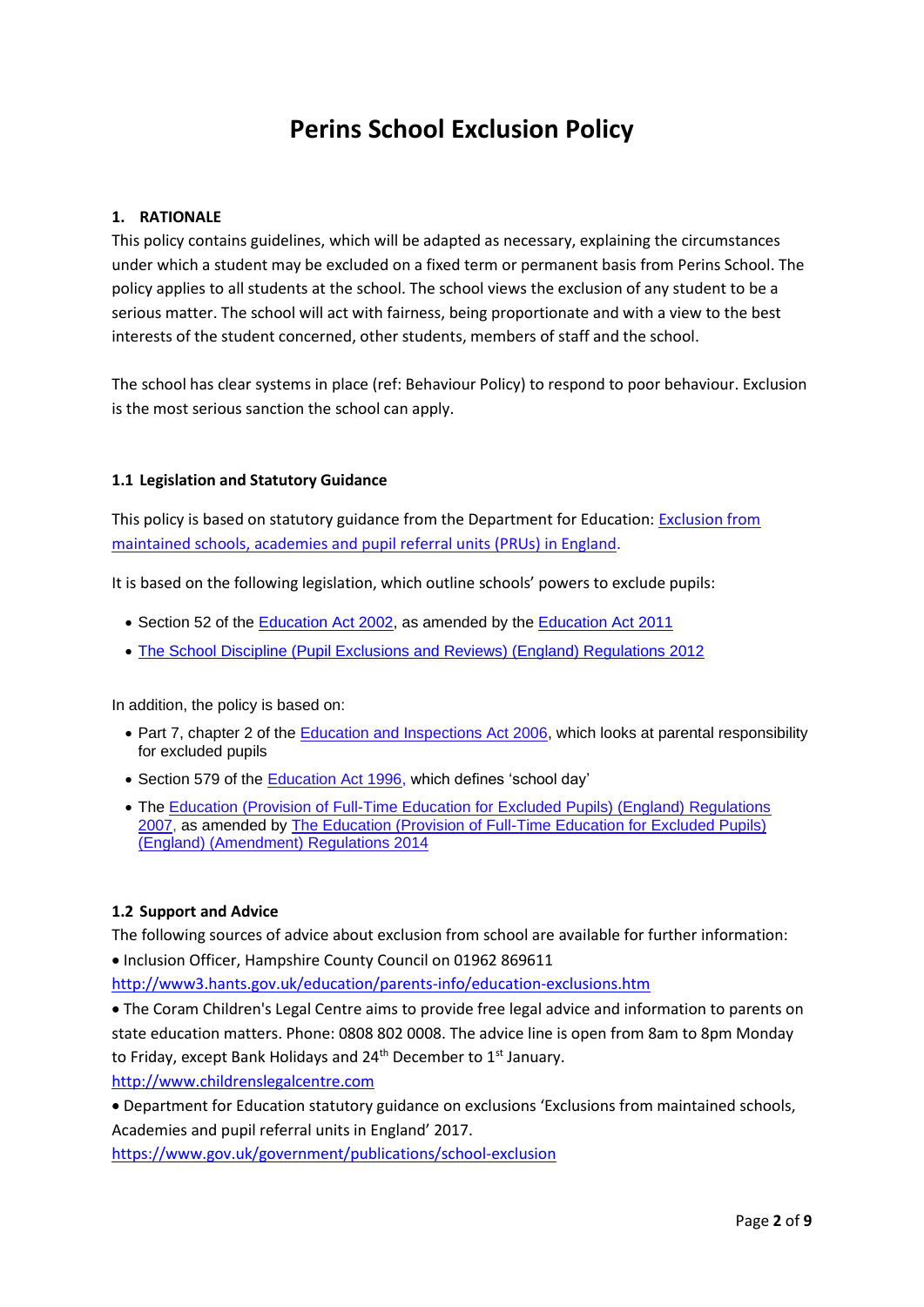**1.2** This policy takes account of the School's public sector Equality Duty set out in section 149 of the Equality Act 2010.

**1.3 Interpretation**: The definitions in this clause apply in this policy.

**Headteacher**: references to the Headteacher include Deputies

**Parent**: includes one or both of the parents/ carers or a legal guardian.

**Exclusion**: means a dismissal from the School for a fixed term or permanently following serious misconduct. A fixed-term exclusion can be from 1 day to up to 45 days in a School year.

# **2. POLICY STATEMENT**

**2.1 Aims:** The aims of this policy are:

- To support the School's Behaviour policy
- To ensure procedural fairness and natural justice
- To promote co-operation between the School and parents

# **2.2 Misconduct:**

The main categories of misconduct which may result in exclusion and where behaviour has resulted in the breaching of one of the 3 basic rights (The right to learn, the right to be respected and the right to be safe):

- Supply / possession / use / carrying of certain drugs and solvents or their paraphernalia or substances intended to resemble them, or alcohol or tobacco
- Theft, blackmail, physical violence, intimidation, abuse (verbal or written), racism or bullying
- Misconduct of a sexual nature; supply or possession of pornography, revenge porn
- Possession or use of unauthorised firearms or other weapons e.g. knives, lighters, explosives
- Vandalism
- Inappropriate use of ICT (including computer hacking)
- Other serious misconduct which affects the welfare of a member or members of the school community (single or repeated episodes) on or off School premises
- Persistent defiance and/or persistent disruption to learning.
- Bringing the name of the school into disrepute in the local / wider community

An exclusion can be for a single or repeated episodes.

**2.3 Behaviour related to a disability:** the school will make reasonable adjustments for managing behaviour which is related to a student's disability. Where exclusion needs to be considered, the school will ensure that a disabled student is able to present his or her case fully where the disability might hinder this.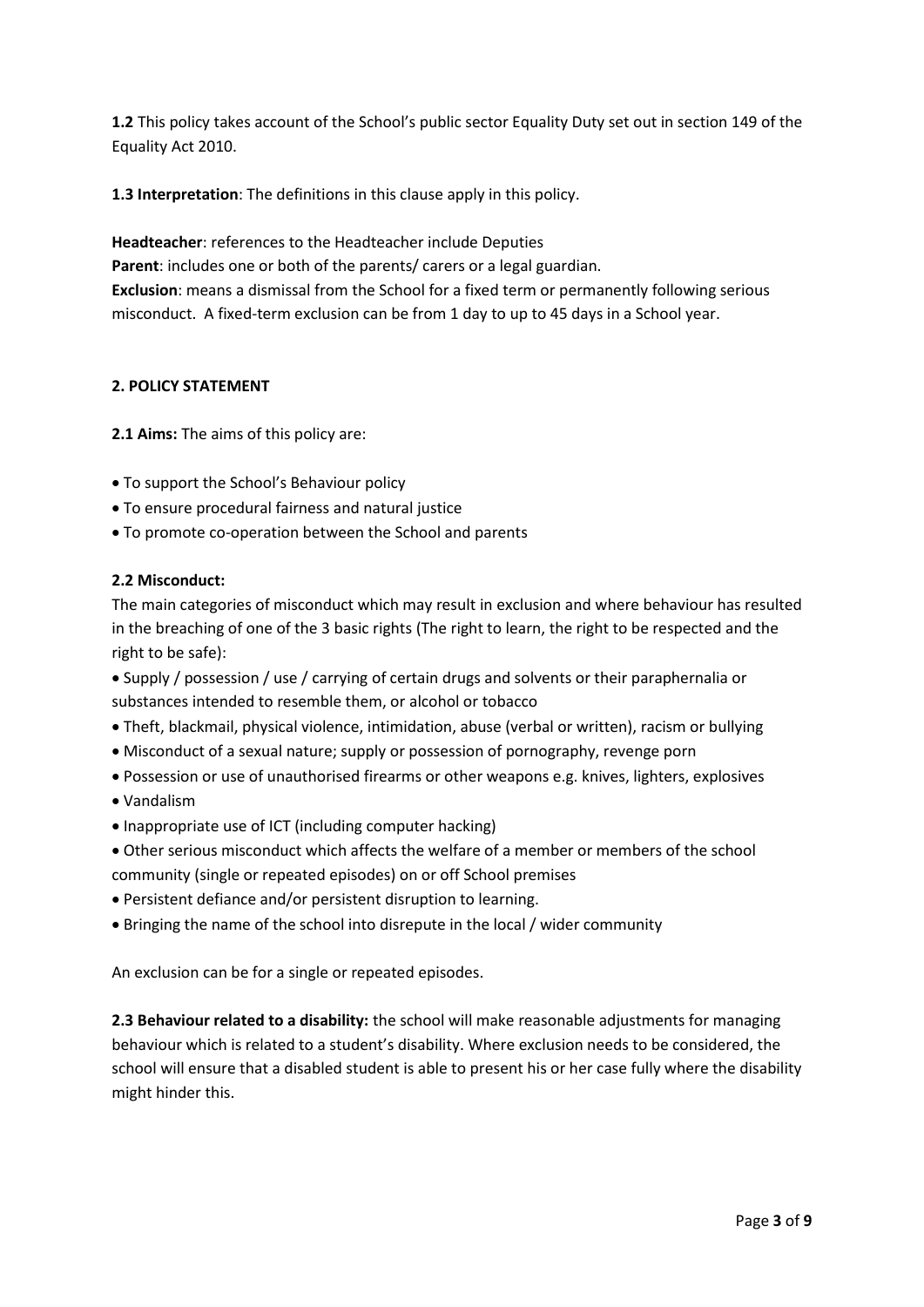#### **3. PRACTICE**

#### **3.1 Investigation procedure**

• Incidents / Complaint(s): Investigation of an incident, complaint or rumour about serious misconduct will normally be co-ordinated by either the Guidance Manager, Head of House, Head of Year or a member of the Leadership Team (Assistant Headteacher or Deputy Headteacher). The outcome will be reported to the Headteacher for a final decision. Parents will be informed of a fixed term exclusion and if a complaint is still under investigation of a nature that could result in the student being excluded as soon as reasonably practicable.

• Interview: A student may be interviewed formally by a member of staff to establish whether there are grounds for a potential exclusion and further investigation of the incident/rumour or complaint. Notes of the student's statement will be recorded in writing by the interviewing member of staff, which the student will be asked to then read and sign. Alternatively the student maybe asked to write their own personal statement.

• Fixed term exclusion: A student may be subject to a fixed term exclusion and would be required to stay at home for the duration of up to and including five school days. A student may also be required to stay at home whilst a complaint is being investigated or while an investigation is adjourned, see 'adjournment of an investigation' below. Should a fixed term exclusion continue for a period of more than five school days, the school is required to make and put in place arrangements to ensure the continuing education of the student. This may include education at another educational establishment for the duration of the remaining exclusion length. The relevant Guidance manager, Head of house, Head of year or member of the Leadership Team will coordinate these arrangements with the student's parents/carers or guardians. Parents/carers or guardians should note that in most instances, the work that will need to be completed will be readily available through SharePoint and within the 'curriculum hub'. In some instances, teachers might supplement this work and/or set additional work that will be either emailed directly to the student or made available through ClassCharts.

**• Ethos**: An investigation and any subsequent meeting will be conducted fairly and in a way which is appropriate to a school, without formal legal procedures.

• **Alternatives to exclusion**: Where an alternative to exclusion is more appropriate, these can take the form of:

- Restorative Justice
- Mediation
- Internal Exclusion
- Managed Move

• **Extending an exclusion:** It may be necessary to extend an initial exclusion period for a number of reasons for example where:

• External agencies such as the police or social services are involved and have advised that this is necessary in order to make further enquiries

• The full events surrounding the situation need further investigation or further information has come to light (The initial fixed-term exclusion will be recorded as 'pending further investigation')

• A multi-agency planning meeting needs to be arranged.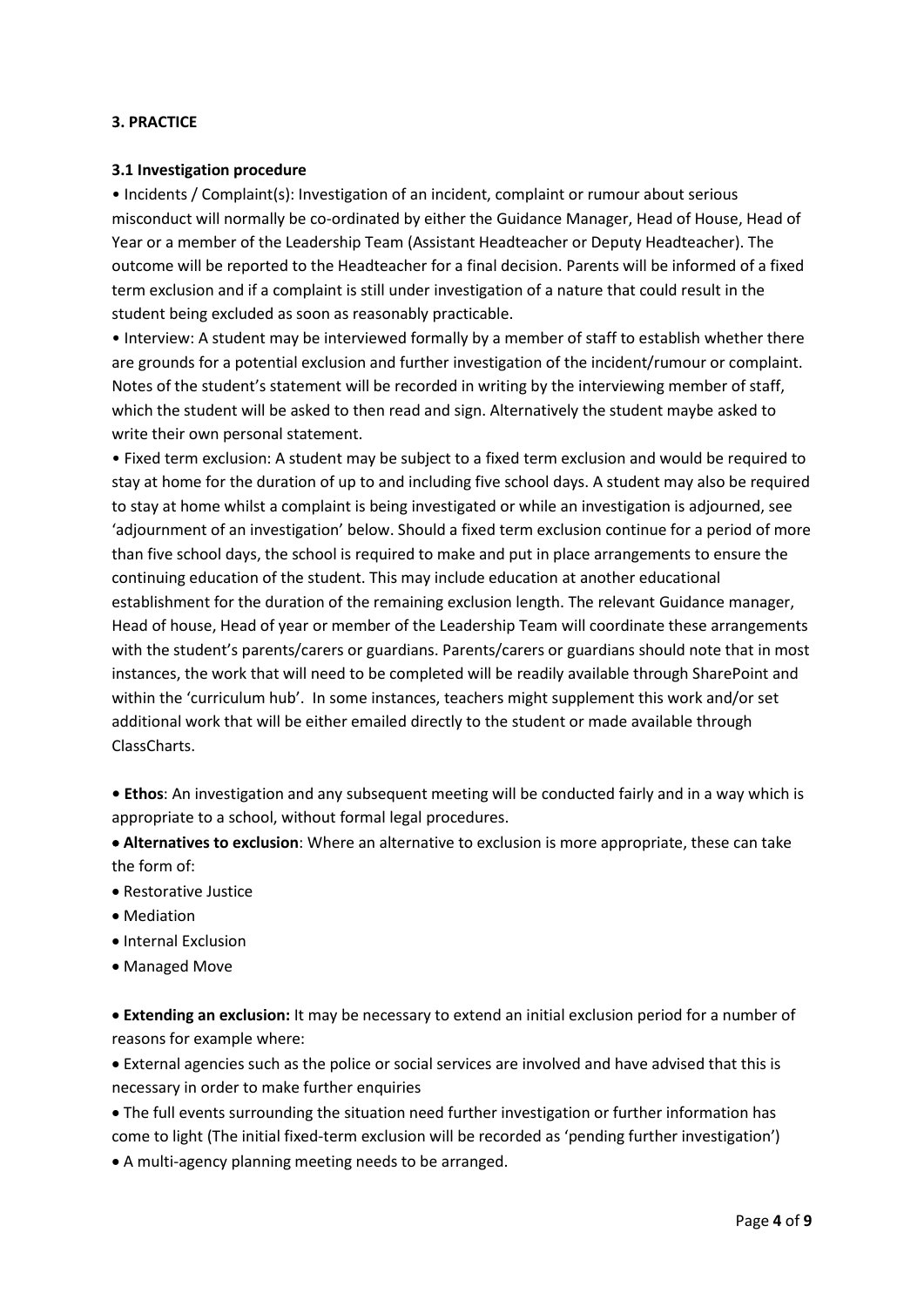## **3.2 Involvement of the Headteacher**

**3.2.1 Preparation**: Investigation documents will be given to the Headteacher to include:

• A statement setting out the points of complaint against the student

• Written statements and notes of the evidence supporting the complaint, and any relevant correspondence

- The student's file and conduct record (Behaviour Log)
- The relevant School policies and procedures.

**3.2.2 Proceedings:** The Headteacher will consider the incident/complaint and the evidence, including statements made by and / or on behalf of the student. Unless the Headteacher considers that further investigation is needed, he will decide whether the complaint has been sufficiently proved. The standard of proof shall normally be the civil standard, i.e. 'the balance of probabilities'.

If the complaint has been proved (on balance of probability) the Headteacher will decide on the appropriate sanction. The student's disciplinary record will be taken into account as well as any other mitigating circumstances when a decision on the length of an exclusion is made. If a decision to exclude is taken, the student's parent/carer will be notified immediately and asked to collect their child. If it is not possible at the time, permission can be given by the parent for the child to go home or, the student will be isolated within the school's reflection room until they can be collected / sent home.

**3.2.3 Notification:** The parents will be notified of the exclusion immediately by telephone by either the Guidance Manager, Head of House, Head of year or member of the Leadership Team, where possible, and followed up with a letter including the reasons for the exclusion, the date it will take effect and the period of the exclusion. The formal letter is normally sent by first class post on the day of exclusion, with copies to the Chair of Trustees, Deputy Headteacher - Pupils, the County Inclusion Officer and any other relevant outside agency.

All information regarding the incident will be entered onto the SIMS system which holds student's electronic records.

The Trust Board will automatically meet to review a decision to exclude a student which results in him/her missing a public exam.

There is no right of appeal for a fixed term exclusion, however, where the exclusion results in the student missing between five and a half and fifteen school days in the term, or missing a public examination, the parents may request a meeting with the Trust Board. The letter informing the parents of the exclusion will explain who the parents should contact to arrange this meeting. Parents are not entitled to request a review meeting by the Trustees where the exclusion is for five days or less. If parents wish to make representation about such a decision, they should write to the Chair of Trustees. The Trust Board are not required to meet with parents and cannot direct reinstatement. The Trust Board will automatically meet to review exclusions which result in the student missing more than fifteen school days in the term and permanent exclusions.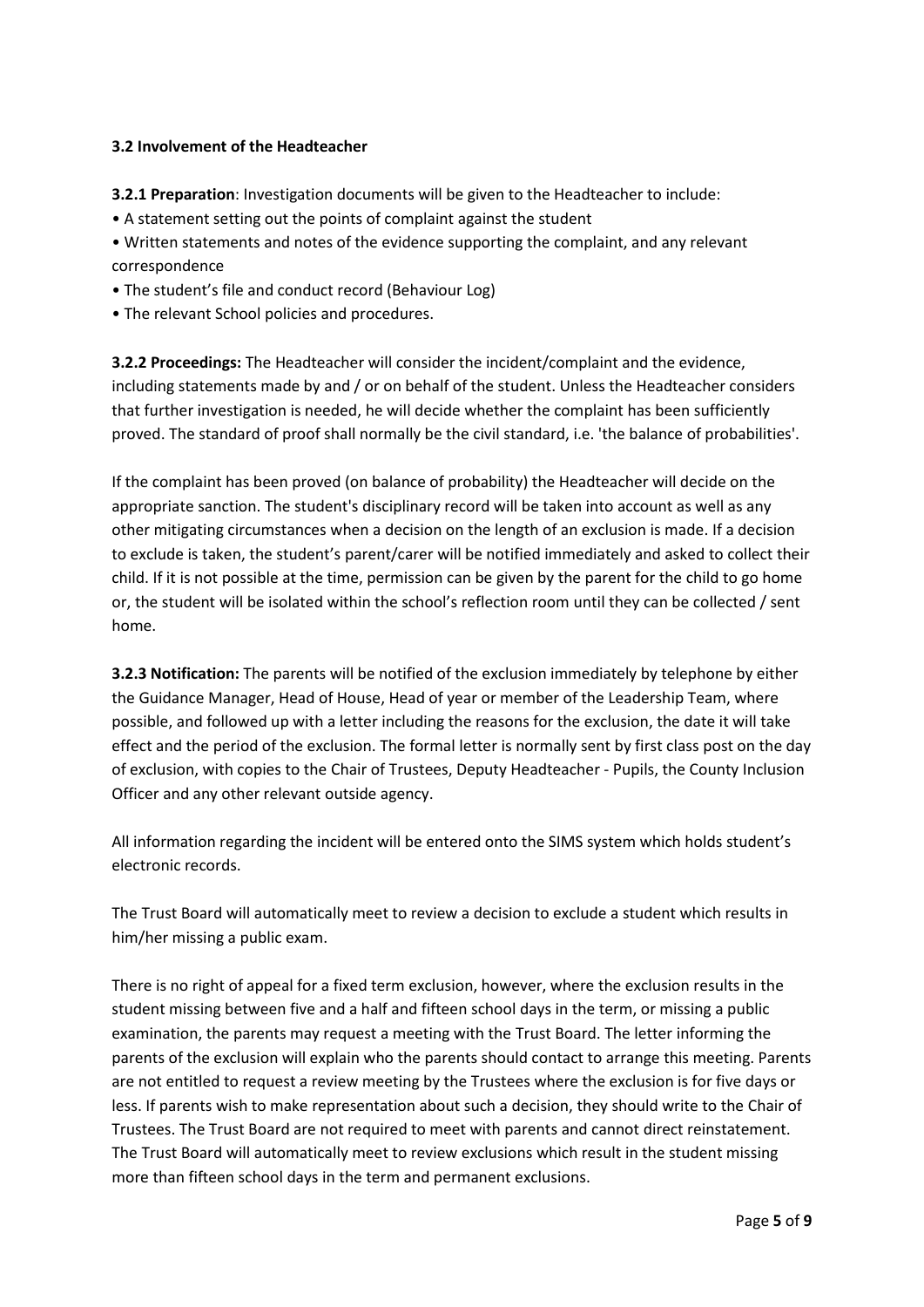The Deputy Headteacher - Pupils will review all the exclusions that have taken place each year with due regard to categories of student who have been excluded to ensure that no one category of young person appears to be excluded more than another. If a trend is detected, an action plan will be put in place to address it.

### **3.2.4 Reintegration Meeting after a fixed term exclusion**

The school will arrange a reintegration meeting with the parents and students for all fixed term exclusions. It is not compulsory but at least one of the child's parents is expected to attend the meeting. The purpose of the reintegration meeting is to enable positive behaviour management to be reinforced with a discussion about any strategies needed to try to ensure the reintegration is successful. A period of inclusion will usually be expected following any exclusion. This will be decided upon during the reintegration meeting. The inclusion period will have a focus on reflection, restorative practice and ensuring that any damaged relationships are repaired where appropriate. Work will be set by the student's teachers during the exclusion period. This will usually be done through direct emails to the student. Parent / carers are responsible for the collection of any work that needs to be sent home. Students are responsible for returning the completed work at the reintegration meeting. The teachers' names should be clearly written on any paper-based work.

#### **3.3. Automatic Review by the Trust Board**

The panel of Trustees automatically meets to review a decision to exclude where:

- A student is excluded permanently from the school
- A student is excluded for more than fifteen days in a term
- A student would miss a public examination as a result of an exclusion.

A meeting of a committee of at least three Trustees will be held before the fifteenth school day after the date the Trust Board was informed of the exclusion. Where parents have requested such a meeting, it will be held by the fiftieth school day after they were informed of the exclusion. Parents will be invited to the meeting, told in advance of the date and location and will be given the opportunity to make representations at the meeting.

Where legally required to consider an exclusion, the role of the Trust Board is to:

- Uphold the fixed term exclusion or
- Direct the student's reinstatement either immediately or on a particular date.

The civil standard of proof applies e.g. it is more likely than not that a fact is true rather than the criminal standard of 'beyond reasonable doubt'.

Where the exclusion is upheld by the Trustees, the parents will be informed by a letter posted within three working days, explaining the reasons for the decision and details of the review procedure.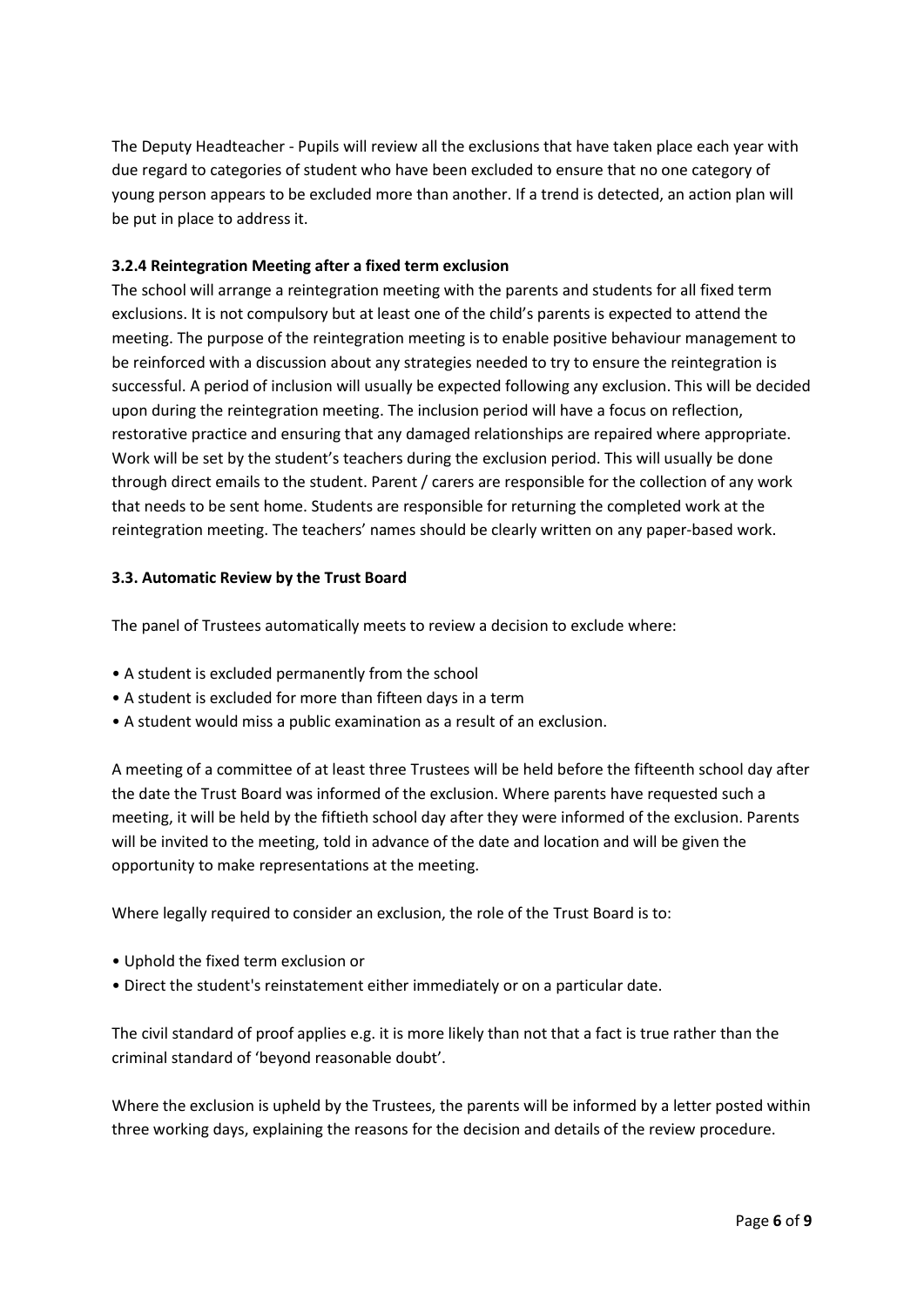#### **4. INDEPENDENT REVIEW PANEL – FOR PERMANENT EXCLUSIONS**

The role of the panel is to review the Trust Board's decision not to reinstate a permanently excluded student. In reviewing the decision the panel must consider the interests and circumstances of the excluded student, including the circumstances in which the student was excluded, and have regard to the interests of other students and people working at the school. The panel must apply the civil standard of proof, (i.e. 'on the balance of probabilities' it is more likely than not that a fact is true) rather than the criminal standard of 'beyond reasonable doubt'.

**4.1 Independent review panel (IRP):** The school will conduct this procedure in accordance with the law and relevant guidance. An Independent Review Panel should be provided to parents upon request if the Trustees have upheld a decision to permanently exclude a student. Parents also have the right to request that an SEN expert attends the IRP and should make this request at the time of requesting a review. Parents may also at their own expense, appoint someone to make written and / or oral representations to the panel and may also bring a friend to the review meeting.

**4.2 Request for a review:** A request for a review must be made in writing setting out the grounds on which it is made. The letter from the Trustees will indicate the latest date by which a review may be lodged. This is within fifteen school days of notice being given to the parents by the Trust Board of their decision to uphold a permanent exclusion.

**4.3 Timing:** A review panel will meet to consider the review no later than the fifteenth school day after the day on which the review was lodged. Parents will be informed of the date and location of the hearing. The hearing may be adjourned if the panel consider that it would not be appropriate to proceed, for example where additional information is required.

**4.4 Composition of the panel:** The review panel will consist of three or five members and will be appointed in accordance with government guidance. A clerk to the panel will also be appointed who can provide independent advice to all of the parties and will circulate all written evidence to the parties at least five school days before the hearing. Parents should contact the clerk if they have any questions about this procedure. If requested by parents in their application for an independent review panel, the school must appoint a SEN expert to attend the panel meeting. This SEN expert will not have or at any time have had any connection with the school, parents or student.

**4.5 Role of the panel:** The review panel will hear all of the facts of the case, including any fresh evidence. A review panel may:

- uphold the decision to permanently exclude or
- recommend that the Trust Board reconsider their decision or
- quash the decision and direct that the Trust Board reconsiders the exclusion.

**4.6 Conduct of hearing:** The hearing will be conducted in a suitable venue and informal manner. Parents may be accompanied by a friend or representative. All parties will have the opportunity to put forward their case. The clerk to a review panel should ensure that minutes of the proceedings are taken, including details of the attendance, the voting and the decision. The minutes are not public documents but should be retained by the Academy Trust for a period of at least five years, as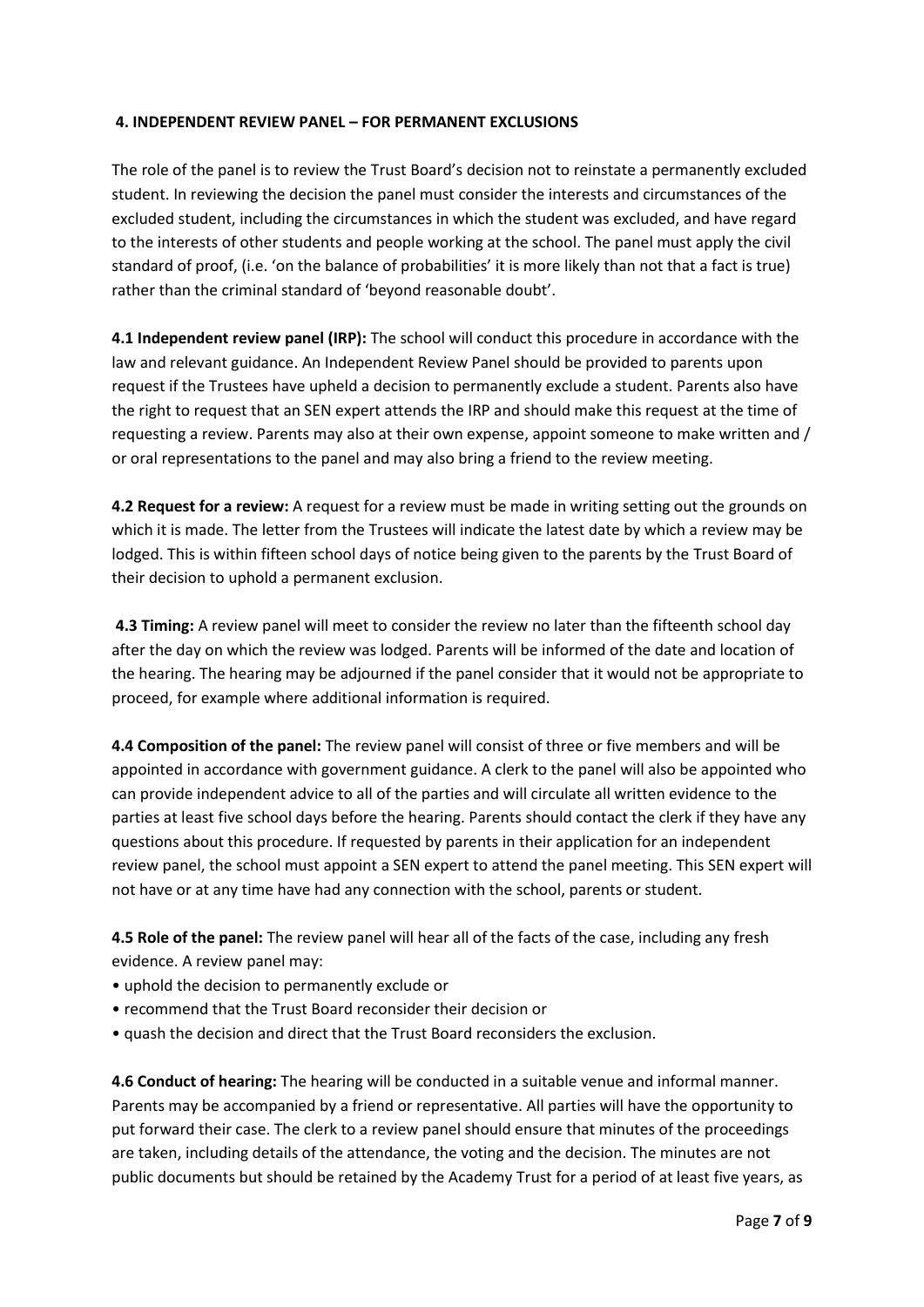they may need to be seen by a court or (in the case of maintained school) by the Local Government Ombudsman.

**4.7 Procedure:** The panel will decide on the balance of probabilities whether the student did what he or she is alleged to have done and the basis for the Headteacher's decision and the procedures followed having regard to :

• Whether the Headteacher and Trust Board complied with the law and relevant guidance in deciding to exclude the student

• The School's Behaviour for Learning Policy, Equal Opportunities Policy and, if appropriate, the Special Educational Needs Policy and the fairness of the exclusion in relation to the treatment of any other students involved in the same incident.

The panel will make their decision and apply the civil standard of proof. They will also consider the Trust Board's decision in light of the principles that apply to judicial review.

**4.8 Decision:** The panel's decision is binding on the student and parents, the Trust Board and the Headteacher. All parties will be informed of the decision and the reasons for it by the end of the second working day after the hearing. If the exclusion is upheld, the clerk will immediately inform the relevant local authorities. The panel may only quash the decision where it considers that it was flawed when considered in the light of the principles applicable on an application for judicial review.

**4.9 Complaint:** If parents have a complaint about maladministration by the appeal panel, they should contact the Education Funding Agency (EFA) given the School's academy status.

**4.10 Parental Rights:** Parents have the right to make a claim under the Equality Act 2010 to the First Tier Tribunal (Special Educational Needs and Disabilities) if they believe the exclusion to have been made as a result of the disability discrimination.

**4.11 Referral back the Trust Board:** If the IRP requests that the Trust Board reconsiders their decision the Trust Board must reconvene to do so within ten school days of being given notice of the panel's decision. Notice is deemed to have been given on the same day if it is delivered directly or on the second working day after posting if it is sent by first class mail.

In the case of either a recommended or directed reconsideration, the Trust Board must notify the following people of their reconsidered decision, and the reasons for it, in writing and without delay:

- The parents;
- The Headteacher;
- The Local Authority.

#### **5. MONITORING**

This policy will be monitored on an ongoing basis throughout the year as appropriate via The Leadership Team and when exclusions are made to ensure that correct practice is followed.